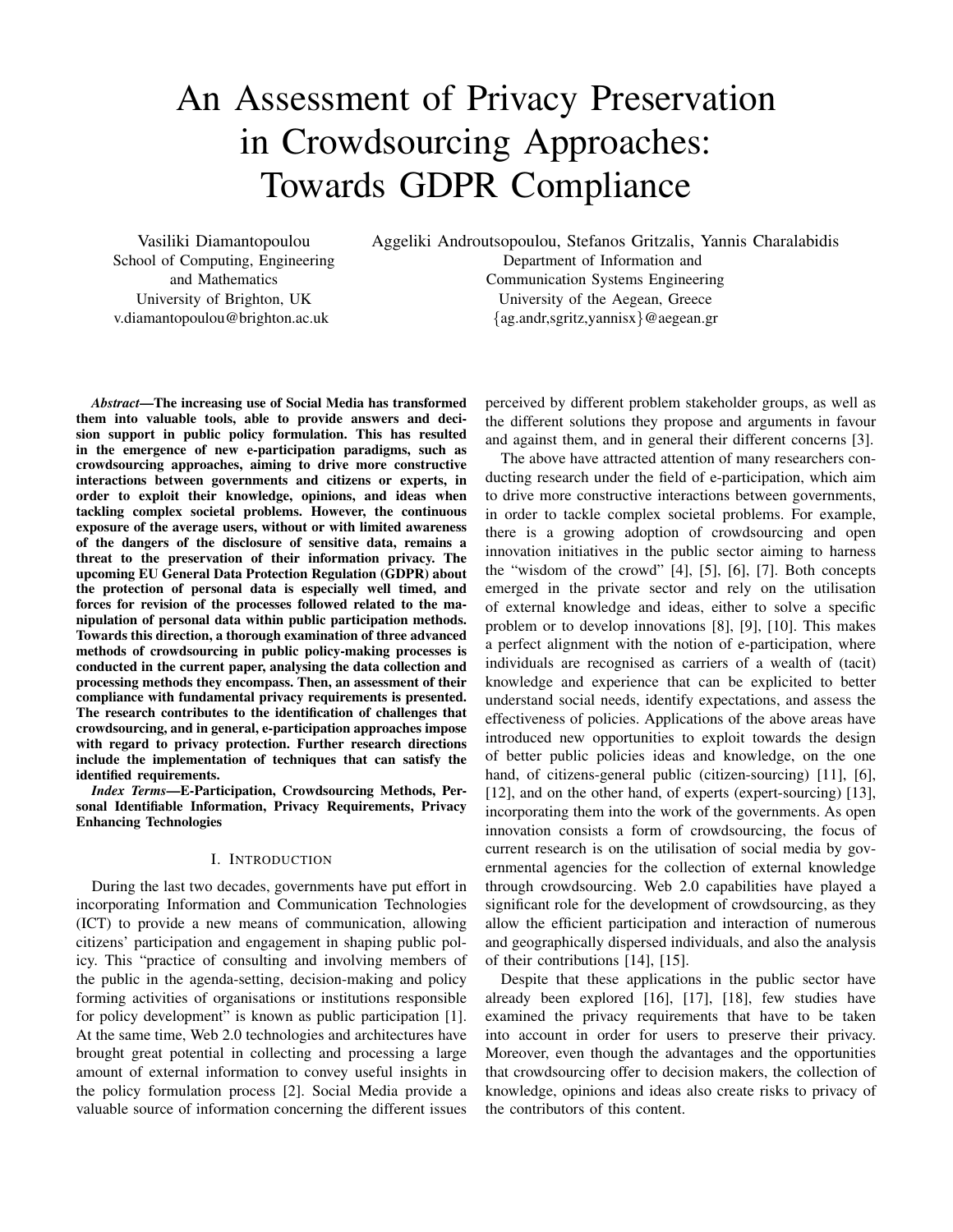To fill the identified research gap, we present a study which aims to cover the above limitations. This study is realised following a three-step procedure: At the first step, a thorough examination on three advanced methods of crowdsourcing in public policy making processes was conducted, namely *active crowdsourcing*, *passive crowdsourcing*, and *passive expertsourcing*. The focus of the study in this step was to analyse those characteristics that shape users' identity and have to be examined when addressing privacy concerns. During the second step, we analysed relevant literature where we identified a list of privacy requirements that have to be satisfied in order to preserve individuals' information privacy. This was realised by aggregating the results of the literature review on this area, while taking into account the GDPR specifications. Moreover, this step contains the assessment of the degree to which alternative crowdsourcing practices conform to those requirements and also reveals privacy requirements that are at risk. Finally, at the third step we indicate a set of technical and administrative precautions, focusing on established Privacy Enhancing Technologies (PETs), to protect Personal Identifiable Information (PII) against unauthorised access, disclosure, misuse and theft.

The interrelation of these steps produced an adjacency matrix, presented in Section V, which concentrates the output of this analysis, resulted by matching the findings of the first and second step. This analysis contributes to pinpoint specific PETs. It is clear that while the first two steps rely on literature study on the respective fields, the final step results on the analysis and synthesis of the findings of the previous steps. In order to support the analysis of crowdsourcing methods, we were based on the recent literature [6], [19], [20], [21], [13] that describes new ways of e-participation, after the rise of Web 2.0 technologies. Additionally, in order to support the second step regarding the privacy requirements that have to be examined, we focused on fundamental studies in this area [22], [23], [24], [25], [26]. To the best of our knowledge, there is no other study that approaches the privacy issue in crowdsourcing environment in such a holistic way.

The results of this work can be found useful by the research community, as they enumerate a set of privacy challenges identified through literature review and can be used as a basis for a deeper analysis of each crowdsourcing method. Moreover, policy makers that use such platforms to communicate with massive amount of people can use our findings, realise the importance of the adoption of a privacy culture, and through the implementation of the suggested technical solutions, they can enhance their trustworthiness, by making their systems more robust in privacy threats, preventing incidents such as identity theft, losses of databases of personal information, unauthorised accesses, fraudulent connection requests, to name a few.

The rest of the paper is structured as follows. Section II discusses the related work, while Section III presents the three methods of crowdsourcing to be examined. Section IV identifies a set of privacy requirements that have to be satisfied to ensure the secure data collection and processing in these practices. Section V presents the findings of this study concentrated in an adjacency matrix, while Section VI concludes the paper by raising issues for further research.

#### II. RELATED WORK

One of the contributions of our work is that it examines the three crowdsourcing practices in a holistic way. For this reason, since to the extent of our knowledge, there is no other work analyses the privacy requirements in such environment, we focused our literature review on these areas separately.

## *A. Crowdsourcing*

Crowdsourcing is the easiest way to gather huge data on something that can be used to monitor the well-being of high-risk communities without requiring significant investment in human resources or infrastructure. Through the use of a crowdsourcing process, it is possible to gather private data and sensitive personal data on sensitive issues. Crowdsourcing allows citizens to connect with each other, governments to connect with common mass for various actions, such as the coordination of disaster response work, the mapping of political conflicts, acquiring thus information in short time, being closer to real issues that affect day-to-day life of citizens [27]. Sometimes governments develop (i.e. LEEDIR<sup>1</sup> in the U.S.) or allow private companies to develop citizen-monitoring tools (Internet Eyes<sup>2</sup> in the UK). In the name of national security, governments also use different laws to monitor or to access data from such type of digital platforms. Private companies can gather different types of personal information of online active individuals for their business promotion. They use different methods of data collection including data mining, crowdsourcing, online surveying process, etc. Thus, this type of act by private companies might constitute gross privacy risks for citizens. Different law enforcement agencies in developed countries have the technical infrastructure to use crowdsourcing process to collect personal data. They collect personal data of citizens who contribute in a different crowdsourcing platform for a different purpose hosted by third parties [27].

Under this category we can meet *spatial crowdsourcing* [28] which refers to a transformative platform that engages individuals, groups or communities and aims at the collection, analysis, and dissemination of environmental, social or other spatio-temporal information. Individuals can use their mobile devices (*mobile crowdsourcing*) to perform tasks while they are located in the relevant places of interest. If the server is not trusted, individual locations, their activities [29], the time and the place they were when interacting with the platform [30], and finally, the properties of the location, e.g., the variety of people that visit the location [31] may be disclosed, causing serious privacy implications [32], [33], [34], [35]. The data of each individual's activity can be revealed, allowing the attacker either to inspect individuals (through physical surveillance and stalking), to steal their identities, or to breach sensitive

<sup>1</sup>https://www.leedir.com/

<sup>2</sup>https://www.interneteyes.com.br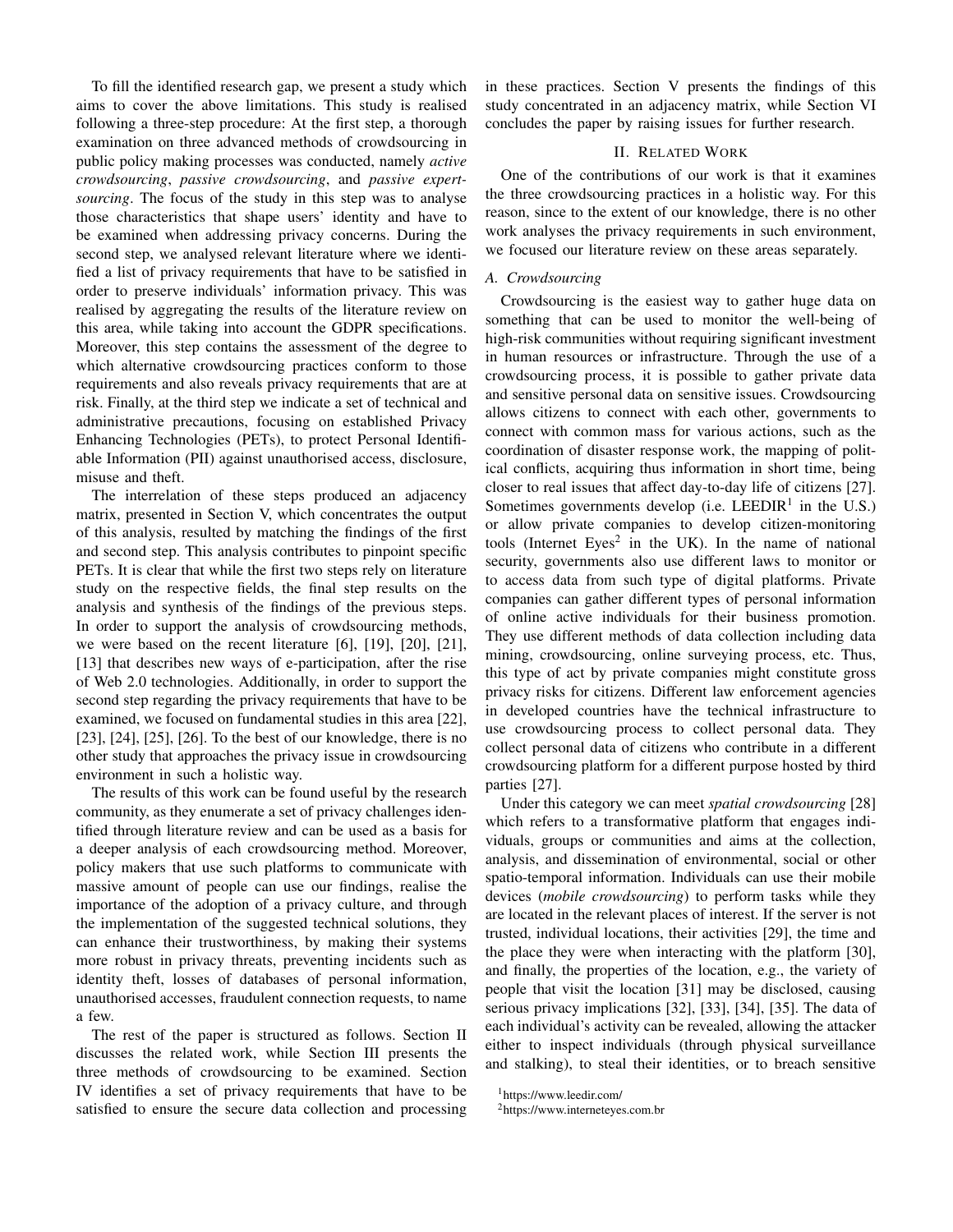information related to individual's data (health data, lifestyle choices, political and religious views).

There are only a few papers that deal with privacy problems in crowdsourcing. The authors in [36] brought together researchers from the crowdsourcing field and the human computation field, and among others, they raised issues related to privacy requirements in such environments, such as the preservation of anonymity. In [37] the authors focused on a privacy problem related with task instances in crowdsourcing. Next, the authors in [38] focus on privacy issues related with workers in crowdsourcing environments and they propose a crowdsourcing quality control method in order to estimate reliable provided results from low-quality ones. Our study provides a holistic approach of privacy preservation in crowdsourcing environments, by analysing three crowdsourcing methods and identifying, through the PII that are provided by the users, the privacy requirements that are compromised, providing also appropriate implementation techniques.

## *B. Citizen-Sourcing*

The success stories of "open innovation" and "crowdsourcing" in the private sector [9], [10] have motivated government agencies to move in this direction as well, and this gave rise to the development of "citizen-sourcing" practices in government, and also of considerable research activity in this area [39], [19], [21], [40], [3]. Governments are increasingly using ICT, mainly social media, in order to collect information, knowledge, ideas and opinions from the citizens about important social problems, as well as existing or under formulation public policies for addressing them. According to a recent review of the research literature in this area [41], most of this research focuses on the analysis of the specific activities government agencies conduct for this purpose, the impact of the external context on them, as well as the demographics and the behaviour of the participating citizens; on the contrary, limited research has been conducted for the development of advanced and more effective ICT platforms for citizensourcing.

Most of these ICT platforms related research focuses on "active citizen-sourcing", which is based on the use of government agencies' social media accounts in order to pose a specific social problem or public policy (existing or under development), and solicit relevant information, knowledge, ideas and opinions from the general public [3], [42]. Recently, a novel approach to government citizen-sourcing has started being developed, which is based on "passive citizen-sourcing" [21], [6]. In this approach government agencies have a more passive role: they exploit policy-related content that has already been generated by citizens freely, without any active stimulation or direction by government, in various external social media (such as political fora and blogs, Facebook, Twitter accounts, etc.) not belonging to government agencies. This "passive citizen-sourcing" approach offers significant advantages over the "active citizen-sourcing" one: (i) it enables government agencies to access, retrieve and exploit much larger quantities of more diverse policy relevant content from a wide variety of social media sources of different political orientations; and (ii) this content already exists, so government agencies do not have to find ways to attract large numbers of citizens to participate in citizen-sourcing and generate new content. For the above reasons, we build on the concept of "passive citizensourcing" as a foundation for the design of the citizens' related components of the proposed e-participation platform.

#### III. CROWDSOURCING METHODS

During the last 25 years, governments are using ICT as a mechanism to involve citizens in policy development [43]. The extension of ICT into citizens' involvement is also called e-participation, e-democracy, e-governance, or e-government [44]. In general, the catalog of the domains that use crowdsourcing is very long [45], [46]. Hereby, we present three methods for enhancing public participation, relying on different forms of crowdsourcing. The first implements the concept of active crowdsourcing, in which government has an active role, posing a particular social problem or public policy direction in a governmental website or social media account, and soliciting relevant information, knowledge, opinions and ideas from citizens, who provide content in there. The second one relies on passive crowdsourcing, in which government has a more passive role, monitoring and collecting content on a specific topic or public policy (existing or under development) that has been freely generated by citizens without any stimulation in external various sources not owned by government. Finally, the third method is based on the automated retrieval of information about experts on various policy related topics (expert-sourcing), as well as relevant online texts and postings already published by such experts in multiple social media and websites.

For reasons of completeness, the three following subsections provide a detailed description of each method, analysing the involvement of the various users involved, as well the data collection and processing methods that are being used in each of them.

#### *A. Active Crowdsourcing*

The first crowdsourcing method supports public participation adopting an active crowdsourcing approach. It is based on a centralised automated publishing of policy-related content (e.g., short or long text, images and videos on a public policy under formulation or modification) on multiple social media (e.g., Facebook, Twitter, YouTube, Blogspot) simultaneously through a single integrated interface. The purpose of this publishing is to stimulate citizens' discussions around this content. The citizens are able to access this content, view it and interact with it through the capabilities offered by each of these social media. Then, data on citizens' interaction with them (e.g., views, comments, ratings, votes, etc.) are monitored and collected using the application programming interfaces (API) of the targeted social media. Part of this citizens-generated content is numeric (e.g., numbers of views, likes, retweets, comments, etc., or ratings), so it can be used for the calculation of various analytics following Social Media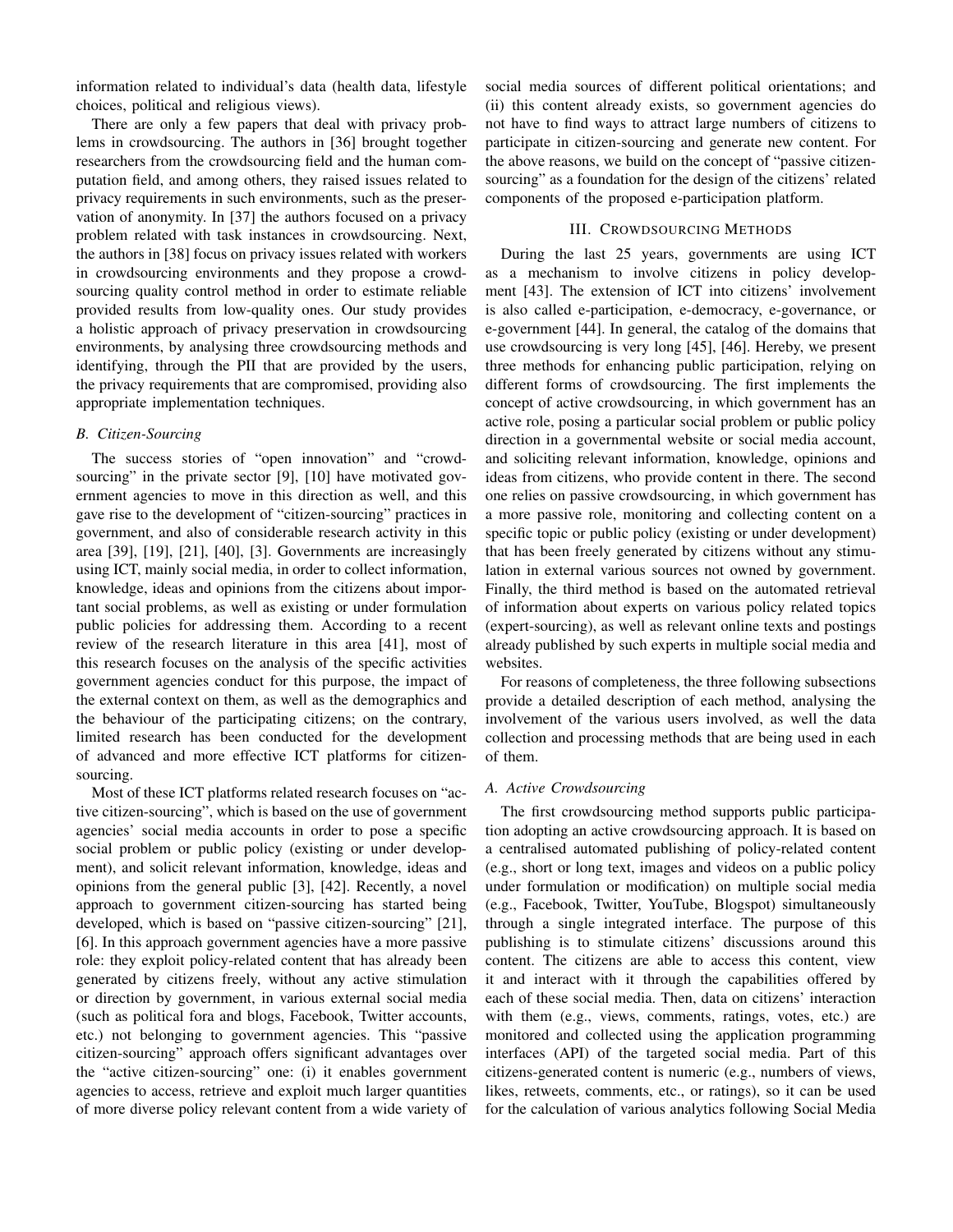Monitoring practices. Furthermore, a large part of this content is in textual form, so opinion mining methods are also applied. Therefore, the interaction data collected undergoes various types of advanced processing (e.g., access analytics, opinion mining, simulation modelling) in order to extract synthetic conclusions from them and provide substantial support to government policy makers. The results of this analysis are visualised to finally present to policy makers three types of citizens' feedback:

- 1) Social Media Metrics (Views, Likes, Tweets, Posts, Comments, Shares, Retweets), which are used to calculate the level of reach and citizens' engagement.
- 2) Opinion Mining and Sentiment Analysis Results (Positive/Negative statements, which provides a classification of an opinionated text (e.g., a comment) as expressing a positive, negative or neutral opinion and extracts the main issues commented
- 3) Simulation results based on Decision Support Model (Forecasted Awareness, Interest, Acceptance of citizens with respect to the policy under discussion).

A comprehensive description of the method is provided in [20].

## *B. Passive Crowdsourcing*

A method of passive crowdsourcing consisting of services for sophisticated collection and analysis on textual content published by citizens in external social media, has been developed in the context of the NOMAD project<sup>3</sup>. This is highly valuable, as it enables decision makers to take into account and benefit from "fresh" relevant content contributed by citizens in numerous social media, incorporating useful ideas, knowledge as well as perceptions of the general public. This method consists of services that: (i) create and maintain policy models (incorporating the main elements of public policies), (ii) use such policy models mine relevant citizengenerated data from a variety of online text sources (e.g., political blogs, social media, web-sites), (iii) perform linguistic analysis of them to transform free text into a set of structured data, (iv) discover and extract main issues discussed as well as arguments from free text, (v) perform sentiment analysis to classify text segments according to their "tone" (positive, neutral, negative), (vi) cluster arguments, based on calculated similarities, and present automatically-generated summaries, and (vii) visualise a structured view of citizens' opinions on a policy related topic (visualised through word-clouds and other kinds of charts), providing insights on what about, how much and when citizens are discussing concerning this topic.

This method is supported by a set of tools for searching and analysing public policy related content that has been generated by citizens in numerous "external social media (i.e. not belonging to government, such as various political blogs, fora, Facebook and Twitter accounts, etc.); furthermore it provides advanced tools for analysing this content in order to identify specific issues, ideas, concerns and other information

hidden within the text of citizens' posting on the web, enabling in this way a "passive citizen-sourcing". What differentiates this approach from typical Social Media Monitoring tools topic [21] is that analysis is tailored against specific policy makers' goals, by properly visualising arguments, opinions and sentiments regarding a policy domain, and creating a semantically rich, accurate stream of data that can be leveraged in any workflow.

## *C. Passive Expert-Sourcing*

Passive expert-sourcing is a social media based crowdsourcing method supporting policy making, whose inception originates from the need of policy makers to utilise knowledge and perspectives of experts as well, when addressing critical societal problems. This expert-sourcing method exploits policyrelated content that has already been published by experts in numerous social media and web sites (without any direct stimulation or direction by government, so it performs "passive expert-sourcing"), adopting a selective approach. It filters this content, in order to extract the highest quality parts of it that have been authored by the most knowledgeable experts, based on reputation management and text/opinion mining techniques. In particular, textual content of documents, articles and social media posts is processed using opinion mining and sentiment classification methods, in order to identify subjective information, extract opinions and assess their sentiment (positive, negative or neutral). Furthermore, these documents undergo sophisticated processing using text/opinion mining and sentiment classification techniques, in order to assess the polarity of their orientation (positive, negative or neutral) and assess the relevance of them with relation to a topic. Regarding the experts, it is necessary to apply digital reputation techniques for assessing their reputation/credibility and provide a ranking of them per topic of interest. The results are then visualised in order for policy stakeholders to gain a comprehensive view on policy related content and get involved in a constructive public policy dialogue.

This method aims to support the efficient and effective retrieval by various actors of the democratic processes (e.g., representatives of stakeholder groups, journalists, government employees, active citizens, etc.) of diverse expert information, knowledge and ideas on a specific topic/policy, which is included in postings and texts authored by experts and published in various web-sites and social media. Furthermore, the proposed method of passive expert-sourcing aims to increase the density of interactions among the actors participating in public policy networks, which is highly important for their stability, the development of shared values and beliefs, and finally the effectiveness and the outcomes of such networks, by supporting the exchange of expertise and knowledge between network participants. A comprehensive description of this method is provided in [13].

The description of the above methods makes prominent that they all encompass sophisticated techniques for acquiring and processing user generated content, in order to extract the most significant and highest quality parts of it that can provide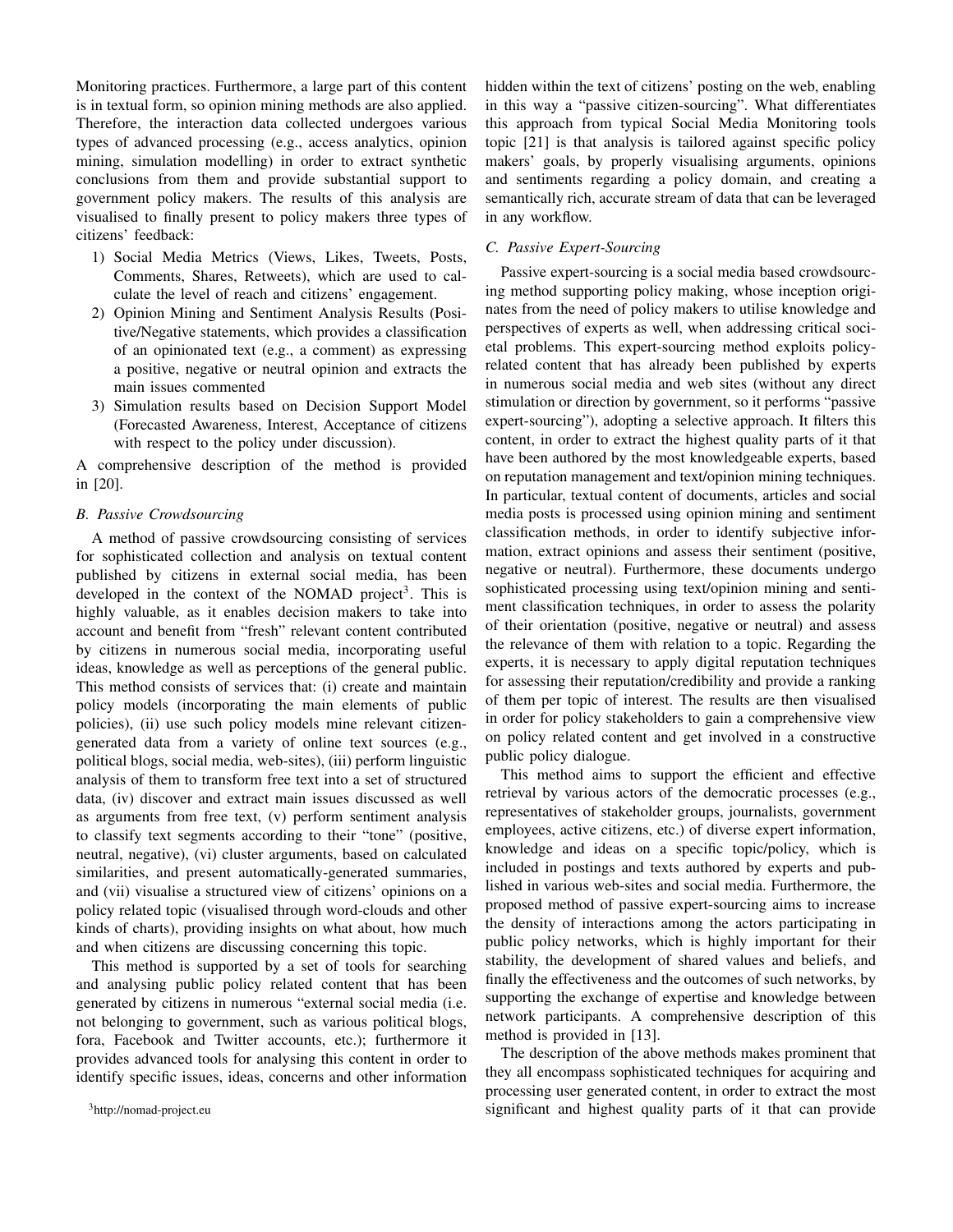TABLE I IDENTIFICATION OF PERSONAL IDENTIFIABLE INFORMATION

| Method                  | PH                   |  |
|-------------------------|----------------------|--|
|                         | <b>Views</b>         |  |
| Active Crowdsourcing    | Social Media Metrics |  |
|                         | Comments             |  |
| Passive Crowdsourcing   | Social Media Posts   |  |
|                         | <b>Blog Posts</b>    |  |
|                         | Articles' Comments   |  |
| Passive Expert-Sourcing | Documents            |  |
|                         | Ratings              |  |
|                         | Comments             |  |

meaningful insights for the policy formulation process. For instance, they employ data mining technologies to discover patterns from the provided input of Social Media users. In the first two analysis is conducted on aggregated level and not at in individual level, without compromising the identity of an individual user. However, since the purpose of data collection and processing is to get and convey the overall picture of citizens' or experts' opinions or knowledge with regard to policy related topics, data may contain sensitive information as well. On the other hand, in the third method results are collected and presented on the basis of individuals recognised as experts and their published statements. All these pose a series of challenges with regard to users' privacy protection. The main research question that arises is to what extent the above crowdsourcing methods process and reveal personal or sensitive data and wether they meet the security requirements imposed by data protections regulations and privacy guidelines. In the following table we summarise the data processed in each of the three methods as a first step of our their assessment against a set of privacy requirements that are listed in the next Section.

## IV. PRESERVATION OF INFORMATION PRIVACY

With the upcoming of the General Data Protection Regulation (GDPR) [47], the scope of data protection is expanded and as a consequence of this, the actions related to the collection, processing, storing, and transmission of EU citizens' personal data should be revised. In parallel with the expansion of these activities, the definition of personal data has also been expanded. The definition states that *"personal data" means any information relating to an identified or identifiable natural person ("data subject"); an identifiable natural person is one who can be identified*. The trivial information combined with other information should not be neglected, especially for some users who prone to expose personal information [48].

The GDPR puts a lot of emphasis on the rights of individuals when they provide their personal data for using an online service of an organisation (or "data controller"). Individuals (or "data subjects", according to the official terminology of the GDPR) must unambiguously give their consent for their data to be processes, which must be informed and voluntary. These rights are summarised in the following points:

- Right of Access Data subjects have the right to obtain from the organisations confirmation as whether or not personal data concerning them are processed, and, where that is the case, they have the right to request and get access to that personal data.
- Right to Rectification Data subjects have the right to obtain from the organisations the rectification of inaccurate personal data. Also, they have the right to provide additional personal data to complete any incomplete personal data.
- Right to Erasure Data subjects have the right to obtain from the organisations the erasure of their personal data.
- **Right to Restriction of Processing Data subjects have** the right to obtain restriction of processing of their personal data, applicable for a certain period and/or for certain situations.
- Right to Data Portability Data subjects have the right to receive from organisations in a structured format their personal data. Also, they have the right to (let) transmit such personal data to another data controller.
- Right to be Not Subject to Automated Individual Decision-Making Data subjects have the right not to be subject to a decision based solely on automated processing.
- **Right to Filing Complaints** Data subjects have the right to file complaints with the applicable data protection authority on the data controller's processing of their personal data.
- Right to Compensation of Damages In case a data controller breaches applicable legislation on processing of a data subject's personal data, the data subject has the right to claim damages from data controller.

With more and more personal, sensitive and confidential information stored, shared and managed at digital level [49], it is expected from both the individuals and the organisations that appropriate measures should be implemented to ensure privacy of such information. Moreover, it is also critical both for individuals and for organisations to realise the high importance of each piece of information they reveal during their interaction with online services, and also the dangers that their exposure can hide. However, privacy preservation is not a straightforward process, as privacy is a multifaceted concept with various parameters that need to be taken into account, at technical and social level, also various impact and different ways of achievement, which is affected, amongst other things, by the environments in which it is required to be achieved.

In this direction, the GDPR describes that one of the data controllers' obligations is to implement appropriate technical and organisational measures in order to apply data protection by design and by default [47] in the electronic services they offer to individuals. The analysis conducted in the following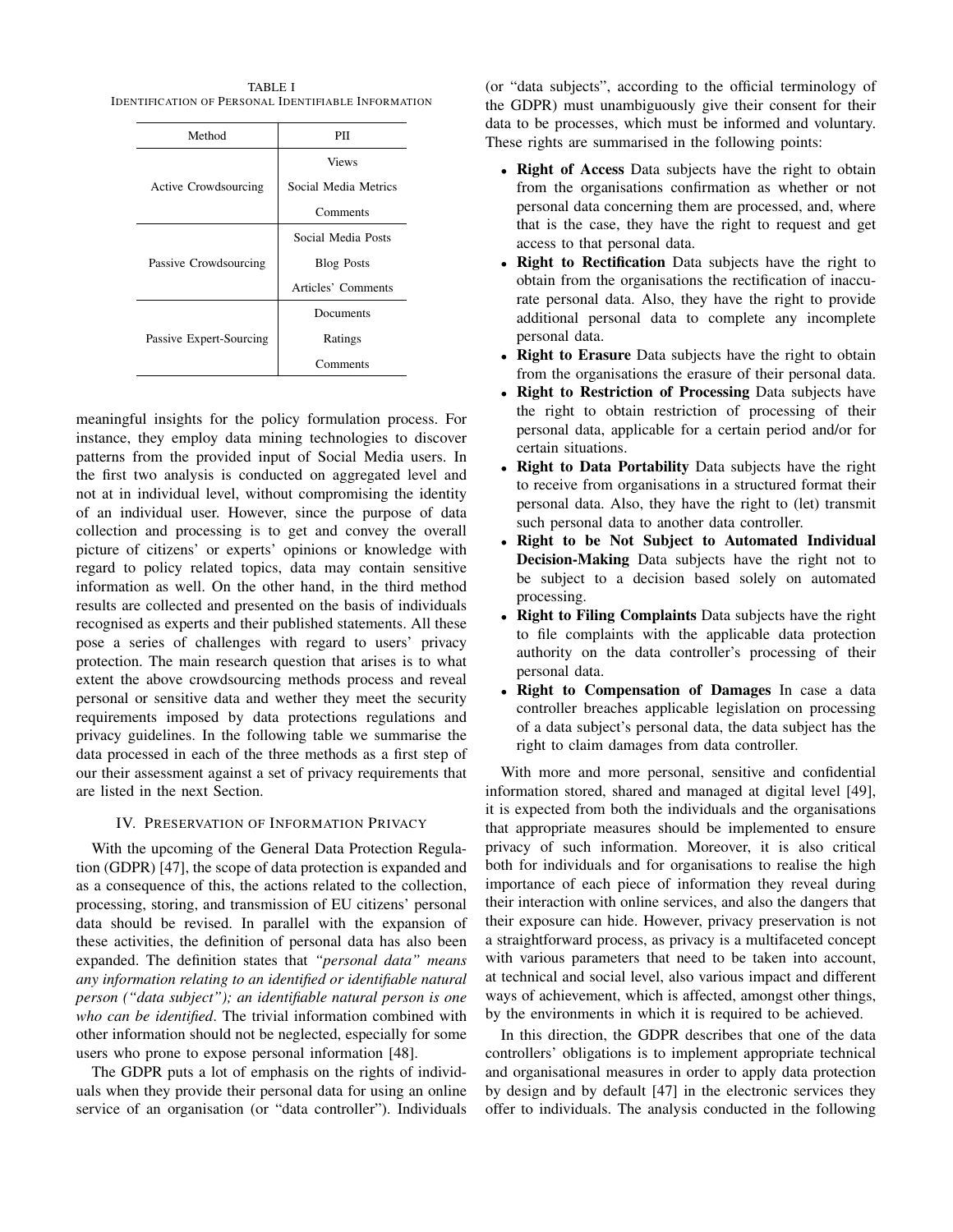subsection sets the ground towards adhering to the aforementioned obligation.

## *A. Privacy Requirements*

Information privacy refers to an individual's indefeasible right to control the ways in which personal information is obtained, processed, distributed, shared, and used by any other entity [50], [51]. The vulnerability of information privacy has increased due to the intrusion of social media platforms [52] and the intensive development of new e-participation methods on top of these. To a large extent, the raw material for most of interactions of individuals, with others, with wellestablished communities and with governmental authorities, include personal data of individuals. Alongside the benefits for the governmental decision making processes, which have been described in Section III, these developments are accompanied with privacy risks that can have negative impact on users' participation [53]. In view of the above, the GDPR is especially well timed.

In this study we take as basis the fundamental privacy requirements, as they have been defined and identified by the consensus of the literature of the area [22], [23], [24], [25]. The first two are mainly security concepts but they are included due to their important role in the implementation of privacy protection. The definitions of these requirements are briefly presented below:

- Authentication refers to the provision of assurance that a claimed characteristic of an entity is correct. The satisfaction of this requirement offers verification of a user's identity and ensures the origin integrity (the source of the data).
- Authorisation ensures that user's private data should only be accessed by authorised users. It allows an authenticated client to use a particular service, it deters violations of the integrity of either the systems or users resources, and deters violations of privacy.
- Anonymity is a characteristic of information that does not permit a personally identifiable information principal to be identified directly or indirectly. During anonymization, identity information is either erased or substituted. Anonymity supports users in accessing services without disclosing their identity. Users are more freely expressed, since freedom from user profiling is achieved (behaviour of users or other privacy-infringing practices). Moreover, we achieve freedom from location tracking. Finally, we have minimal user involvement, since they do not have to modify their normal activities for anonymity services)
- Pseudonymity is the utilisation of an alias instead of personally identifiable information. It supports users in accessing services without disclosing their real identity. However, the user is still accountable for its actions. Moreover, pseudonymity permits the accumulation of reputational capital, and fills the gap between accountability and anonymity. Using pseudonymity, a user may have a number of pseudonyms, thus they can hide their

identity. Finally, pseudonymity prevents unforeseen ramifications of the use of online services.

- Unlinkability is the use of a resource or a service by a user without a third party being able to link the user with the service. It protects users' privacy when using a resource or service by not allowing malicious third parties to monitor which services are used by the user, and the intentional severing of the relationships (links) between two or more data events and their sources, ensuring that a user may make multiple uses of resources or services without others being able to link the uses together. Moreover, unlinkability requires that users and/or subjects are unable to determine whether the same user caused certain specific operations in the system. Finally, its satisfaction allows the minimisation of risks to the misuse of the privacy-relevant data and to prohibit or restrict profiling.
- Undetectability is the inability for a third party to distinguish who is the user (among a set of potential users) using a service. It protects users' privacy when using a resource or a service by not allowing malicious third parties to detect which services are used by the user. The attacker cannot sufficiently detect whether a particular Item of Interest exists or not, e.g., steganography, and also the attacker cannot sufficiently distinguish whether it exists or not.
- Unobservability is the inability of a third party to observe if a user (among a set of potential users) is using a service. It ensures that a user may use a resource or service without others, especially third parties, being able to observe that the resource or service is being used, Moreover, it requires that users and/or subjects cannot determine whether an operation is being performed.

## *B. Privacy Enhancing Technologies through Privacy Process Patterns*

In the recent Workshop about Privacy Engineering Research and the GDPR [54], what has been argued is that a lot of work has already been conducted related to Privacy Enhancing Technologies (PETs) which is adequate enough and can be the basis and can be effectively used during the implementation phase of any software development project. The challenge now is not to develop different PETs, but to work efficiently with the already and well-established existing ones, and also for the privacy engineers to find a way to facilitate the Privacy by Design and Privacy by Default requirements, by focusing on the provision of efficient privacy process patterns [55], [56].

In the context of software development, a pattern is considered as a reusable package that offers solutions to specific problems. It incorporates expert knowledge and represents a recurring structure, activity, behaviour or design [57], [58]. Privacy process patterns have been developed for the facilitation of modelling privacy issues in order to specify the way that the respective privacy issues will be realised through a specific number of steps, including activities and flows connecting them. In this work, we focus on design patterns since they have already proposed by various domains as a format that allows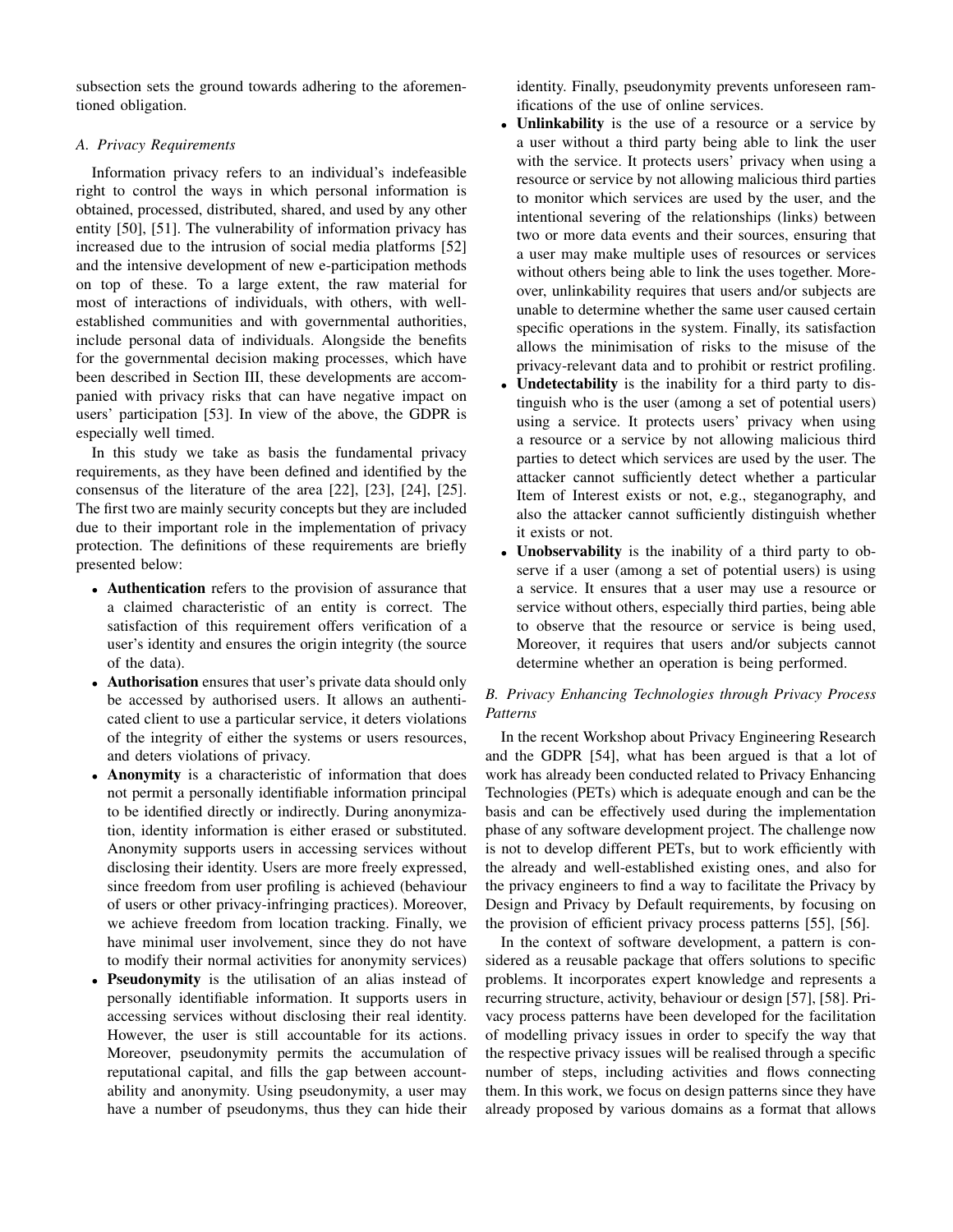the capturing and sharing design knowledge [59], [60]. Privacy process patterns, since they encapsulate expert knowledge of PETs implementation at the operational level, aim to fill the gap between the design stage, i.e. from the identification of the privacy requirements, to the implementation stage, i.e. to use the appropriate PETs.

PETs are solutions aiming at helping organisations and individuals to protect their privacy [23]. According to [26], they can be categorised to the following main categories: i) administrative tools, ii) information tools, iii) anonymizer products, iv) services and architectures, v) pseudonymizer tools, vi) track and evident erasers, and vii) encryption tools. Each category contains specific technical implementation techniques which can be used as a basis for the designer along with the stakeholders and/or the organisation's developer team to decide and propose the most appropriate ones that will satisfy the identified privacy requirements. The definition of selection criteria for the most appropriate and adequate PET is out of the scope of this paper. By applying the relevant privacy pattern on the respective privacy requirement, the identification of the appropriate PET leading to the successful satisfaction is achieved.

#### V. CREATING AN ADJACENCY MATRIX

Each of the previously presented crowdsourcing methods has been assessed against the list of seven privacy requirements described in Section IV. In Table II the results of this assessment are illustrated. There, we indicate with " $\checkmark$ " the requirement that is satisfied by each method, with "X" the requirement that is possibly infringed, while with "–" we indicate a requirement that may be at risk at certain circumstances. Before explaining the information privacy examination conducted, it is necessary to mention the particularities of each method that affect users' data privacy. First of all, while the first method relies on requests of users to provide content, the latter two do not require from people to create new content, instead they conduct selective "passive" crowd-sourcing. This constitutes feasible for the authors of the content in the "active crowdsourcing" to be aware of the processing taking place and offer them the rights imposed by the GDPR (Section IV). On the contrary, in the passive approaches any information that individuals disclose publicly in Social Media (without any restrictions on access rights to specific groups of people) can be subject to processing without users being informed, since data controller is the responsible body carrying out the crowdsourcing initiative.

The first two requirements are inherited by the privacy specifications of the Social media platforms and Web 2.0 sources, where users contribute with content only after they are registered and authenticated. These platforms embed security mechanisms that control access only by authorised users, therefore both authentication and authorisation are safeguarded in all methods. For this reason, the three approaches collect solely data that are open to the public. With respect to the reservation of the rest requirements in the two crowdsourcing approaches, a distinction among the concept of citizensourcing and expert-sourcing has to be made. The two first citizen-sourcing methods process only aggregated data resulting to automatically generated summaries. Although the results do not compromise the identity of authors, it is possible that textual content (e.g., comments) may include sensitive information, concerning the name, demographics or the beliefs of the citizens authoring this content. Through this information a third party can infer the identity of the author of this content. Moreover, the extraction of a textual segment can help to track the original source (e.g., a comment) and thus allow to a third party to link the user with the particular resource, distinguish the Social Media user, and observe that the specific user is using the relevant Social Media capability. All the above pose risks at the anonymity, unlinkability, undetectability and unobservability of individuals interacting through Social Media services within the active and passive crowdsourcing method. Finally, pseudonymity is satisfied as it can be retained as far as the Social Media platforms allow.

According to the [26], [55], [56] the techniques that best support and implement the requirement of anonymity are:

- Anonymizer products, services and architectures: Browsing pseudonyms, Virtual Email Addresses, Trusted third parties, Crowds, Onion routing, DC-nets, Mix-nets (Mix Zone), Hordes, GAP, Tor, Aggregation Gateway, Dynamic Location Granularity
- Track and evident erasers: Spyware detection and removal, Hard disk data eraser, User data confinement pattern, Use of dummies

Next, for the satisfaction of unlinkabililty, the techniques that can be implemented are:

- Anonymizer products, services and architectures: Trusted third parties, Surrogate keys, Onion routing, DC-nets, Mix-nets, Hordes, GAP, Tor, Aggregation Gateway
- Pseudonymizer tools: CRM personalisation, Application data management
- Track and evident erasers: Spyware detection and removal, Browser cleaning tools, Activity traces eraser, Hard disk data eraser, Use of dummies, Identity Federation Do Not Track Pattern

For the satisfaction of undetectability, the techniques that can be implemented are:

- Administrative tools: Smart cards, Permission management
- Information tools: Monitoring and audit tools
- Anonymizer products, services and architectures: Hordes, GAP, Tor
- Track and evidence erasers: Spyware detection and removal, Browser cleaning tools, Activity traces eraser, Hard disk data eraser, Identity Federation Do Not Track Pattern
- Encryption tools: Encrypting email, Encrypting transactions, Encrypting documents

Finally, the techniques that best support and implement the requirement of unobservability are: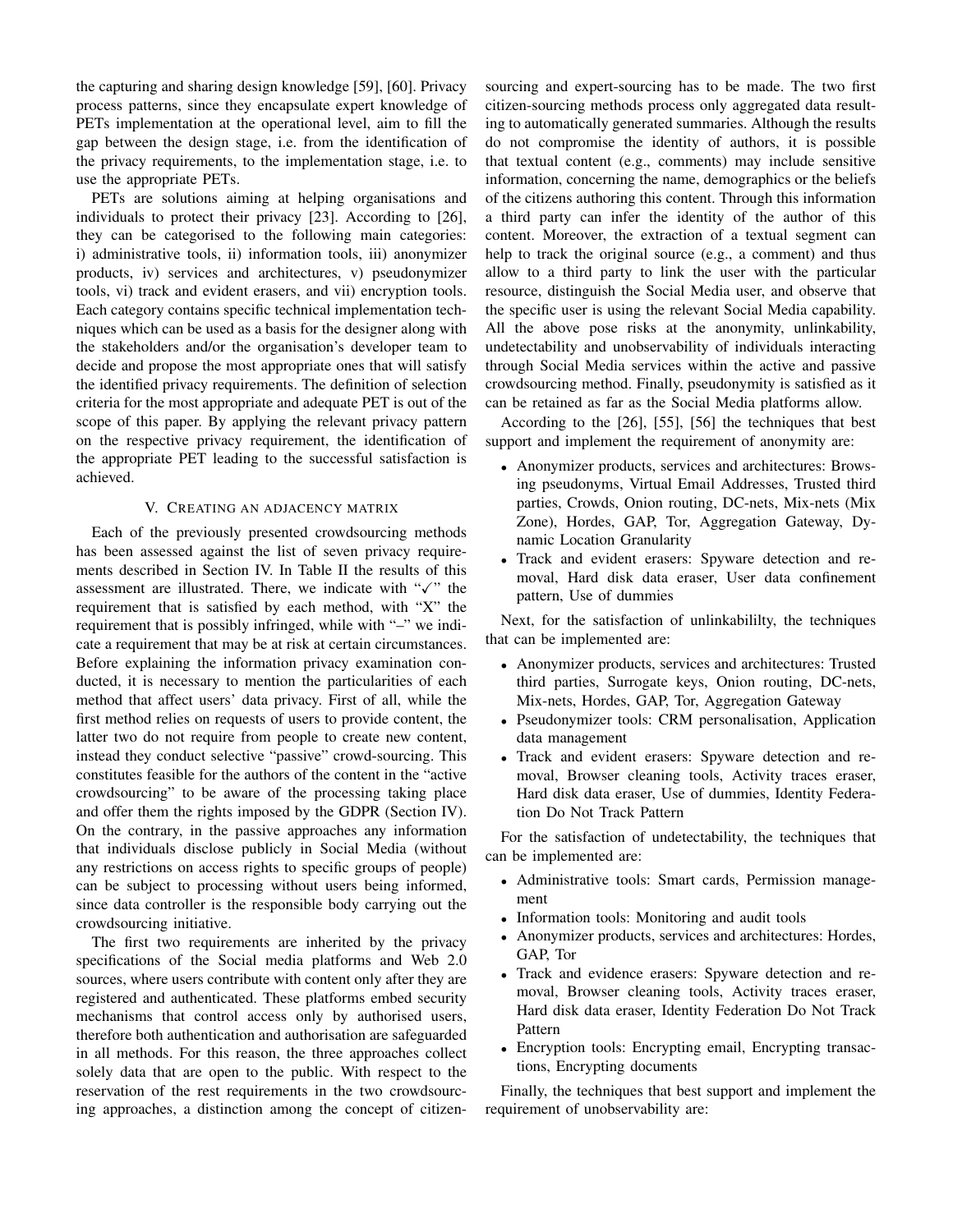- Administrative tools: Smart cards, Permission management
- Anonymizer products, services and architectures: Hordes, GAP, Tor
- Track and evidence erasers: Spyware detection and removal, Hard disk data eraser, Identity Federation Do Not Track Pattern

What differentiates the third method is that validation of experts' knowledge is a prerequisite to perform expertsourcing. If we add on this, the utilisation of digital reputation management techniques, authors' identity, occupation and are revealed to final users of the method. For that reason, the expert-sourcing method is not compliant with the rest privacy requirements. This necessitates that expert-sourcing takes place in full awareness and users' agreement with the collection and processing of experts' personal data.

#### VI. CONCLUSIONS

In light of the recent GDPR regulation, the protection of users' privacy is an increasingly important aspect of eparticipation initiatives, where different stakeholders express views and opinions in policy related topics. Nevertheless, during the design of systems supporting such practices, privacy is usually considered as an afterthought due to the lack of expertise of system designers and developers. In the previous sections, three crowdsourcing approaches have been analysed under the perspective of the information privacy of users generating content in the resources they exploit. The analysis has revealed useful insights concerning the challenges that different forms of crowdsourcing impose on personal data and privacy protection. Although the main requirements, namely authentication and authorisation, as well as pseudonymity are fulfilled in both citizen-sourcing and expert-sourcing practices, anonymity, unlinkability, undetectability, and unobservability are either infringed (in the case of expert-sourcing) or not ensured (in the case of active and passive crowdsourcing). By addressing such privacy issues, through a set of PETs suggested in the current study, substantial advantages can be achieved in the area of e-participation, as it can increase stakeholders trust and engagement and drive the wider adoption of such methods by governmental organisations.

One of the limitations of the current study is that the examination takes place on empirical data collected through generic applications of these methods rather on case studies focusing on the evaluation of information privacy aspects. At technical level, an already identified by the literature obstacle is the selection and implementation of appropriate PETs during the development of the ICT systems supporting crowdsourcing approaches. One of the proposed future steps is a further analysis on which implementation technique is appropriate in each case (i.e. active and passive crowdsourcing). This will be achieved after a thorough discussion with the relevant stakeholders of the examined systems in order to identify the goals of their strategy and their available technical sources.

#### **REFERENCES**

- [1] G. Rowe and L. J. Frewer, "Evaluating public-participation exercises: a research agenda," *Science, technology, & human values*, vol. 29, no. 4, pp. 512–556, 2004.
- [2] J. I. Criado, R. Sandoval-Almazan, and J. R. Gil-Garcia, "Government innovation through social media," 2013.
- [3] I. Mergel and K. C. Desouza, "Implementing open innovation in the public sector: The case of challenge. gov," *Public administration review*, vol. 73, no. 6, pp. 882–890, 2013.
- [4] S. M. Lee, T. Hwang, and D. Choi, "Open innovation in the public sector of leading countries," *Management decision*, vol. 50, no. 1, pp. 147–162, 2012.
- [5] F. Molinari and E. Ferro, "Framing web 2.0 in the process of public sector innovation: Going down the participation ladder," *European Journal of ePractice*, vol. 9, no. 1, pp. 20–34, 2009.
- [6] E. Loukis, Y. Charalabidis, and A. Androutsopoulou, "Promoting open innovation in the public sector through social media monitoring, *Government Information Quarterly*, vol. 34, no. 1, pp. 99–109, 2017.
- [7] I. Mergel, "A framework for interpreting social media interactions in the public sector," *Government Information Quarterly*, vol. 30, no. 4, pp. 327–334, 2013.
- [8] D. C. Brabham, *Using crowdsourcing in government*. IBM Center for The Business of Government, 2013.
- [9] J. Howe, "The rise of crowdsourcing," *Wired magazine*, vol. 14, no. 6, pp. 1–4, 2006.
- [10] ——, *Crowdsourcing: How the power of the crowd is driving the future of business*. Random House, 2008.
- [11] H. Chesbrough, W. Vanhaverbeke, and J. West, *New frontiers in open innovation*. Oup Oxford, 2014.
- [12] I. Mergel, "Opening government: Designing open innovation processes to collaborate with external problem solvers," *Social Science Computer Review*, vol. 33, no. 5, pp. 599–612, 2015.
- [13] A. Androutsopoulou, F. Mureddu, E. Loukis, and Y. Charalabidis, "Passive expert-sourcing for policy making in the european union," in *International Conference on Electronic Participation*. Springer, 2016, pp. 162–175.
- [14] D. Geiger, M. Rosemann, E. Fielt, and M. Schader, "Crowdsourcing information systems-definition typology, and design," 2012.
- [15] Y. Zhao and Q. Zhu, "Evaluation on crowdsourcing research: Current status and future direction," *Information Systems Frontiers*, vol. 16, no. 3, pp. 417–434, 2014.
- [16] A. Androutsopoulou, N. Karacapilidis, E. Loukis, and Y. Charalabidis, "Towards an integrated and inclusive platform for open innovation in the public sector," in *International Conference on e-Democracy*. Springer, 2017, pp. 228–243.
- [17] B. Y. Clark, N. Zingale, J. Logan, and J. L. Brudney, "A framework for using crowdsourcing in government," 2015.
- [18] I. Mergel, S. I. Bretschneider, C. Louis, and J. Smith, "The challenges of challenge. gov: Adopting private sector business innovations in the federal government," in *System Sciences (HICSS), 2014 47th Hawaii International Conference on*. IEEE, 2014, pp. 2073–2082.
- [19] T. Nam, "Suggesting frameworks of citizen-sourcing via government 2.0," *Government Information Quarterly*, vol. 29, no. 1, pp. 12–20, 2012.
- [20] Y. Charalabidis, E. Loukis, and A. Androutsopoulou, "Fostering social innovation through multiple social media combinations," *Information Systems Management*, vol. 31, no. 3, pp. 225–239, 2014.
- [21] V. Bekkers, A. Edwards, and D. de Kool, "Social media monitoring: Responsive governance in the shadow of surveillance?" *Government Information Quarterly*, vol. 30, no. 4, pp. 335–342, 2013.
- [22] S. Fischer-Hübner, *IT-security and privacy: design and use of privacyenhancing security mechanisms*. Springer-Verlag, 2001.
- [23] J. Cannon, *Privacy: what developers and IT professionals should know*. Addison-Wesley Professional, 2004.
- [24] A. Pfitzmann and M. Hansen, "A terminology for talking about privacy by data minimization: Anonymity, unlinkability, undetectability, unobservability, pseudonymity, and identity management," 2010.
- [25] ISO/IEC, "29100:2011(e) information technology security techniques privacy framework," Tech. Rep., 2011.
- [26] C. Kalloniatis, E. Kavakli, and S. Gritzalis, "Addressing privacy requirements in system design: the pris method," *Requirements Engineering*, vol. 13, no. 3, pp. 241–255, 2008.